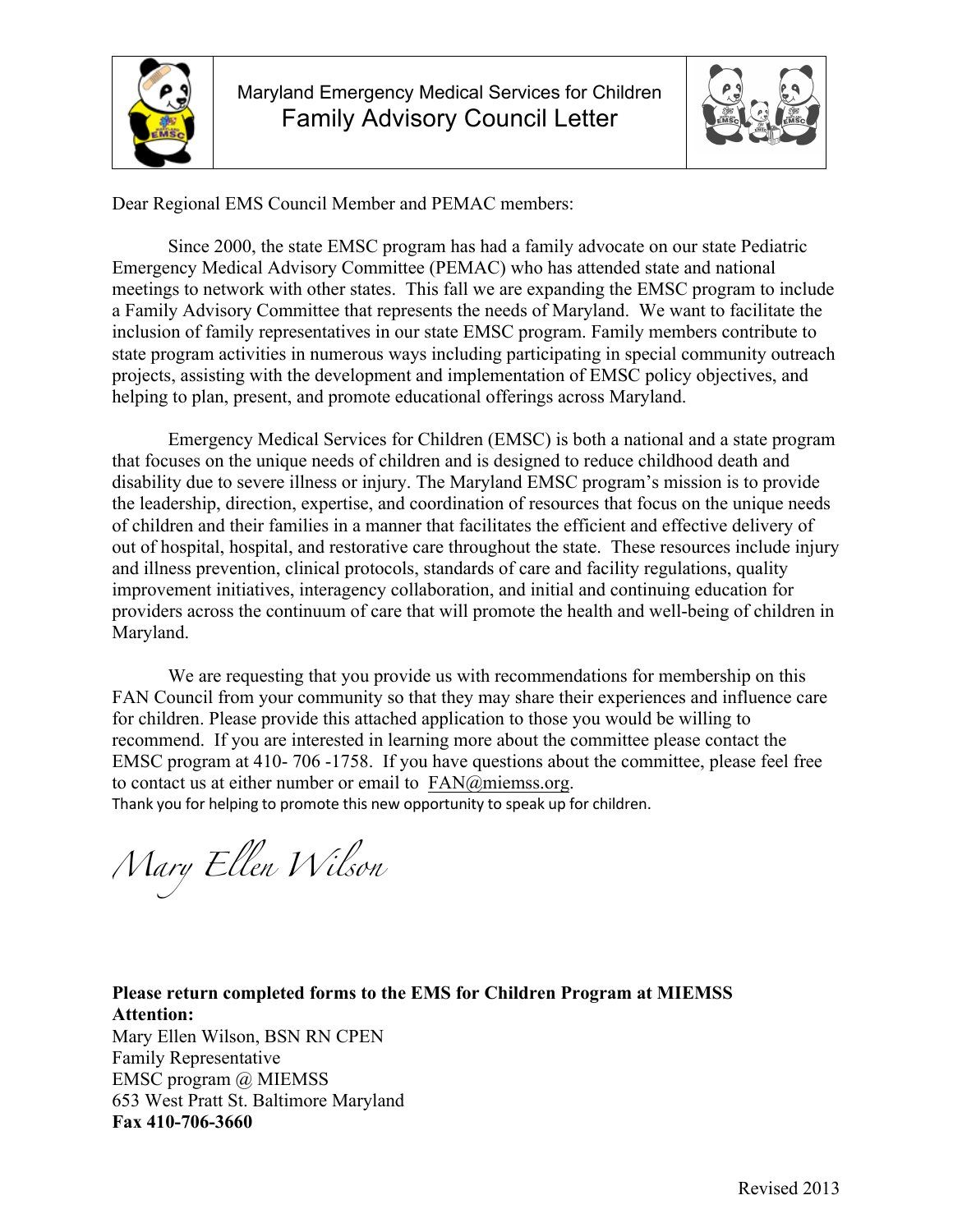

## Maryland residents who have used emergency medical services for a and want their experience to influence the future care of children and families across the state!

You are receiving this application to become a founding member of the Maryland Emergency Medical Services for Children (EMSC) Family Advisory Committee (FAC) because of your family's recent experience with some aspect of emergency medical services for children. Our hope is that the care your child and family received met or exceeded your expectations, but we recognize that in many cases, there are ways the staff, system, or services could be better. The FAC is being formed so that families' experiences and their ideas for improving emergency medical services for children have a voice in the state of Maryland.

The founding members will have several important responsibilities including:

- 1) developing a regular meeting schedule and member guidelines;
- 2) creating a mission and vision; and
- 3) establishing annual goals that focus on addressing the unique needs of children and their families as recipients of emergency services in Maryland.

If you are interested in being considered as an FAC member, please complete the attached application. Once received by the EMSC program, it will be reviewed and you will be contacted by the EMSC Family Representative for additional information.

Thank you for considering this important chance to help shape the future of emergency medical services for children and their families in the state of Maryland.

## Your experience is our

## **PRICELESS REWARD!**